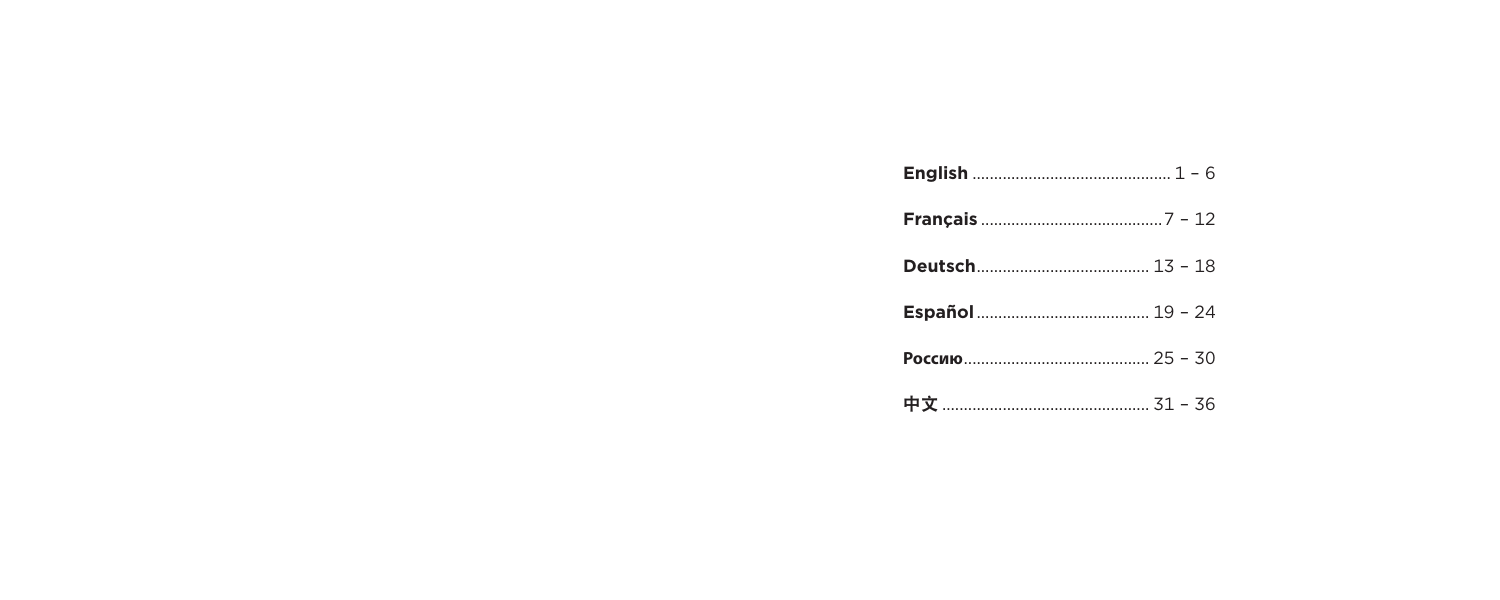1

# **Table Of Contents Music Properties And Alternative Contents And Alternative Contents And Alternative Contents A**

# **Congratulations**

The CORSAIR ML140 PRO RGB PWM fan combines the performance of a magnetic levitation bearing with vibrant RGB lighting. Four hub-mounted RGB LEDs output a vivid blast of light and color, making it easy to match your system's style, and with a 400 RPM to 1,200 RPM control range, it's easy to make sure your PC is seen, but not heard.

| ML PRO RGB Kit Contents |                                  |  |
|-------------------------|----------------------------------|--|
| Two Fan Kit             | Fans                             |  |
|                         | Fan Hub                          |  |
|                         | <b>CORSAIR Lighting Node PRO</b> |  |
|                         | <b>Mounting Screws</b>           |  |
|                         | <b>Mounting Strips</b>           |  |
| Single Fan              | Fan                              |  |
|                         | <b>Mounting Screws</b>           |  |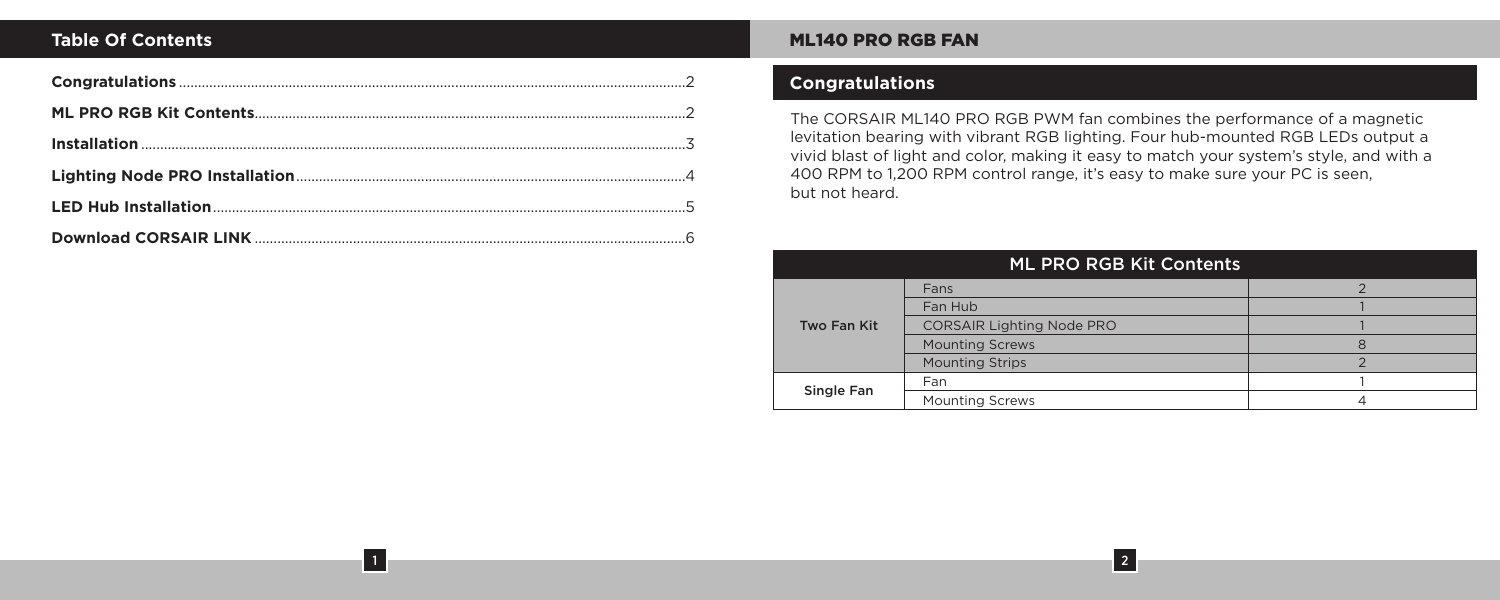## **>** Connection Notes

- Connect the fans in sequential order from  $1 > 2 > 3 > 4 > 5 > 6$
- Animations begin with fan 1 and proceed through fan 6.
- Any fan not connected in series will break communication and the RGB LED lighting function will not work.
- **>** Mount the fan(s) to the location of your choice in the chassis.
- **>** Find a location for the RGB LED hub that allows connection for all the fans RGB LED cables installed in your system to reach the hub.
- The CORSAIR Lighting Node PRO will also need to be plugged into the RGB LED hub for CORSAIR LINK software control of the RGB LED lighting.

3

**>** Mount the RGB LED hub with the provided mounting strips.



# **Installation Lighting Node PRO Installation**

**>** Turn your system off prior to installing your Lighting Node PRO.

**>** Find a location for the Lighting Node PRO that allows the cable to reach the RGB LED hub and gives you easy access to the buttons.

**>** Mount the Lighting Node PRO with the provided mounting strip.

**>** Plug the mini USB cable into the back of the Lighting Node PRO then plug the 9-pin end into an available internal USB 2.0 header in your system.

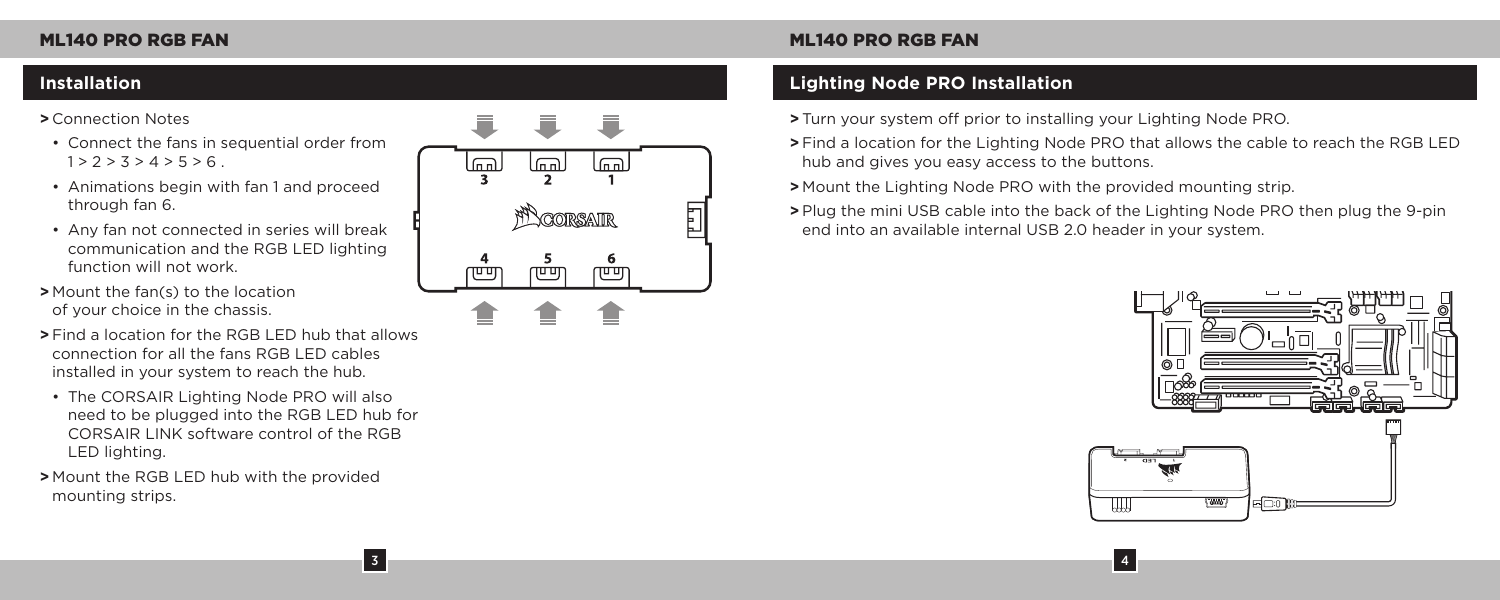- **>** Plug the RGB LED cable into an available LED header on the Lighting Node PRO to connect the LED hub
- **>** Connect the SATA power connector to any available SATA connector from your system power supply



5

# ML140 PRO RGB FAN ML140 PRO RGB FAN

# **LED Hub Installation Download CORSAIR LINK**

**>** For the full CORSAIR LINK experience, please download our latest CORSAIR LINK software at **www.corsair.com/downloads**



**\*** An internet connection is required for software download. CORSAIR LINK is required for lighting control.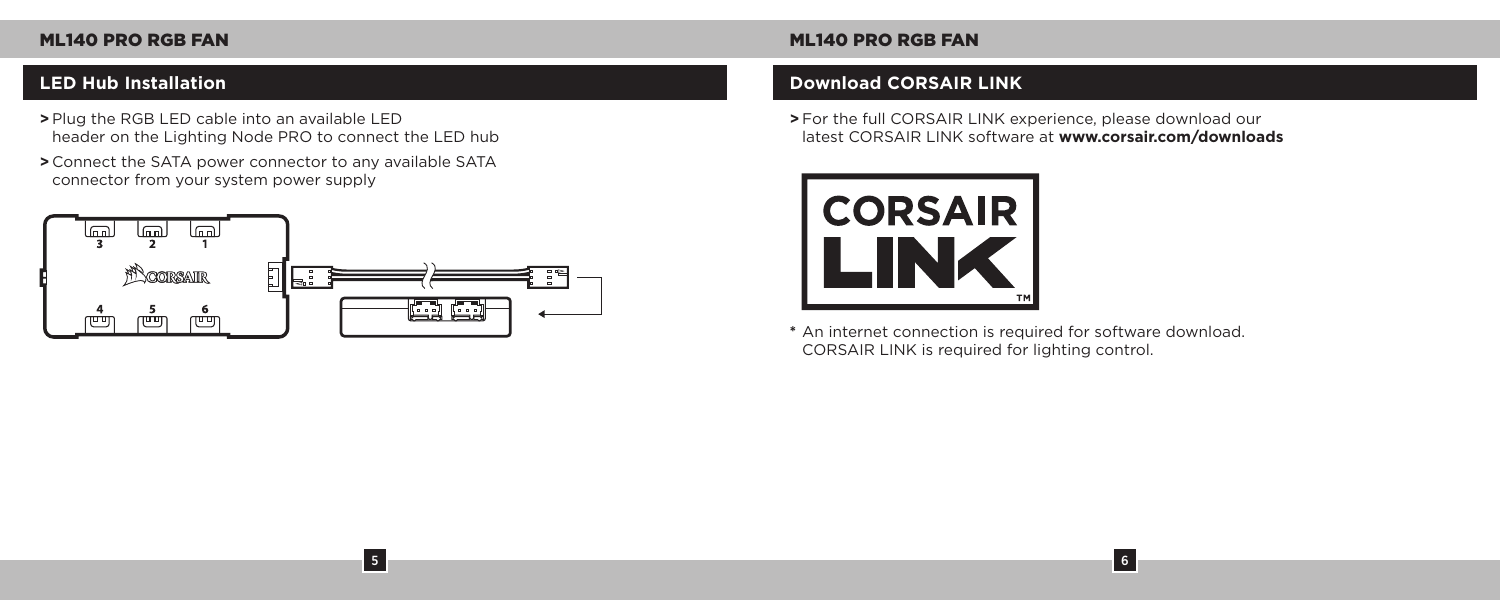# **Table Des Matières**

7

# ML140 PRO RGB FAN

# **Félicitations**

Le ventilateur CORSAIR ML140 PRO RGB PWM associe les performances du roulement à lévitation magnétique à un éclairage RGB intense. Les quatre LED RGB installées en hub produisent une vive explosion de lumière et de couleurs, ce qui permet d'assortir facilement le ventilateur au style de votre système. Votre PC attirera tous les regards dans le plus grand silence grâce à la plage de contrôle de 400 à 1 200 tr/min.

| Contenu du kit ML PRO RGB   |                                  |  |
|-----------------------------|----------------------------------|--|
|                             | Ventilateurs                     |  |
|                             | Hub du ventilateur               |  |
| Jeu de deux<br>ventilateurs | <b>CORSAIR Lighting Node PRO</b> |  |
|                             | Vis de fixation                  |  |
|                             | Bandes de fixation               |  |
| Simple ventilateur          | Ventilateurs                     |  |
|                             | Vis de fixation                  |  |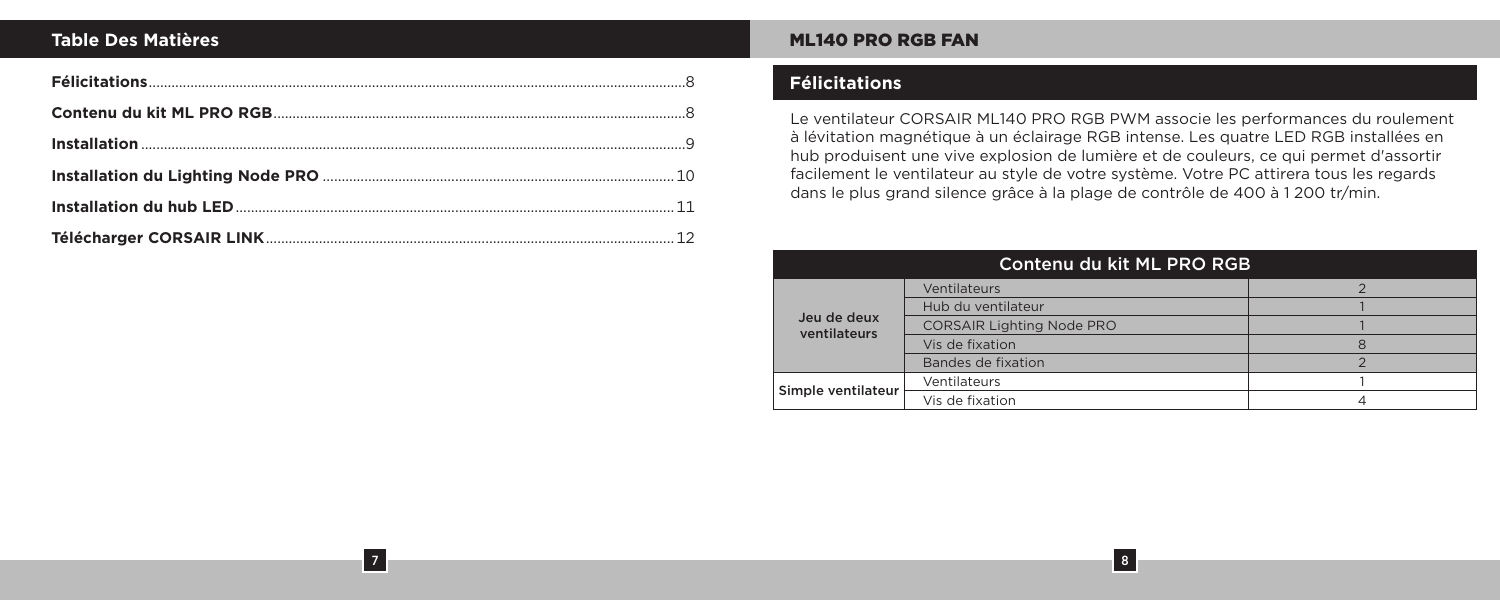## **>** Remarques sur la connectique

- Connectez les ventilateurs dans l'ordre séquentiel : 1 > 2 > 3 > 4 > 5 > 6.
- Les animations commencent par le ventilateur n°1 et continuent jusqu'au ventilateur n°6.
- Un ventilateur non connecté en série entraînera l'arrêt de la communication et de la fonction d'éclairage LED RGB.
- **>** Montez les ventilateurs à l'emplacement de votre choix dans le châssis.
- **>** Trouvez pour le hub RGB LED un emplacement suffisamment spacieux pour connecter tous les câbles des LED RGB des ventilateurs installés dans votre système.
- Le CORSAIR Lighting Node PRO devra également être branché au hub RGB LED pour que le logiciel CORSAIR LINK puisse contrôler l'éclairage RGB LED.
- **>** Installez le hub RGB LED à l'aide des bandes de fixation fournies.

9



# **Installation Installation du Lighting Node PRO**

- **>** Éteignez votre système avant d'installer le Lighting Node PRO.
- **>** Trouvez un emplacement pour le Lighting Node PRO. Il doit être suffisamment spacieux pour que le câble atteigne le hub RGB LED et pour que vous ayez un accès facile aux boutons.
- **>** Installez le Lighting Node PRO à l'aide de la bande de fixation fournie.
- **>** Branchez le câble mini-USB sur l'arrière du Lighting Node PRO, puis branchez l'extrémité à 9 broches sur un cavalier USB 2.0 interne disponible de votre système.

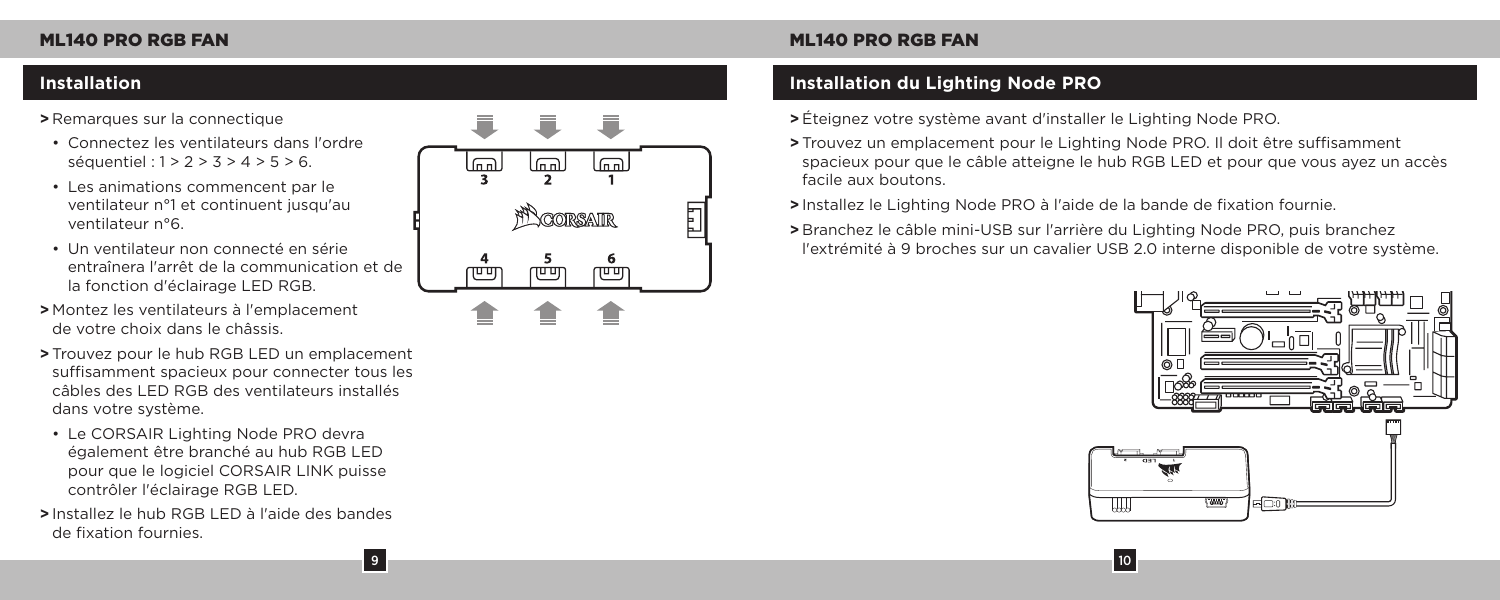- **>** Branchez le câble RGB LED sur un cavalier LED disponible sur le Lighting Node PRO pour connecter le hub LED
- **>** Connectez la fiche SATA sur une prise SATA disponible de l'alimentation de votre système



11

# **Installation du hub LED Télécharger CORSAIR LINK**

**>** Pour profiter de tout le potentiel de CORSAIR LINK, téléchargez la dernière version à l'adresse **www.corsair.com/downloads**



**\*** Une connexion Internet est nécessaire pour télécharger le logiciel. CORSAIR LINK est indispensable pour contrôler l'éclairage.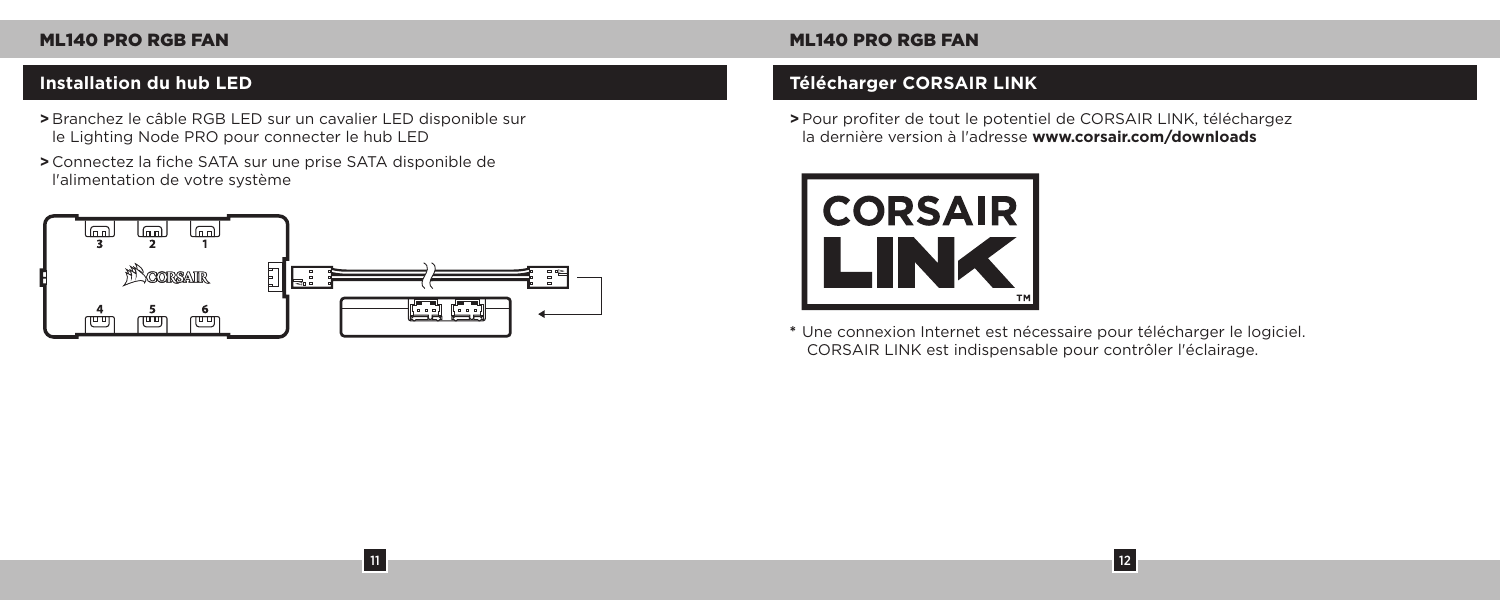# **Inhaltsverzeichnis**

13

# ML140 PRO RGB FAN

# **Herzlichen Glückwunsch**

Der CORSAIR ML140 PRO RGB PWM-Lüfter vereint die Performance eines Magnetschwebelagers und eine lebendige RGB-Beleuchtung. Vier RGB-LEDs auf der Rotornabe sorgen für eine lebendige Beleuchtung und Farbe und erleichtern die Anpassung an den Stil Ihres Systems. Dank des Regelbereichs von 400 bis 1.200 Umdrehungen pro Minute können Sie ganz einfach sicherstellen, dass Ihr PC nur optisch auffällt, nicht akustisch.

| ML PRO RGB Kit-Komponenten |                                  |  |
|----------------------------|----------------------------------|--|
| Kit mit zwei<br>Lüftern    | Lüfter                           |  |
|                            | Lüfternabe                       |  |
|                            | <b>CORSAIR Lighting Node PRO</b> |  |
|                            | Befestigungsschrauben            |  |
|                            | Montageleisten                   |  |
| Einzelner Lüfter           | Lüfter                           |  |
|                            | Befestigungsschrauben            |  |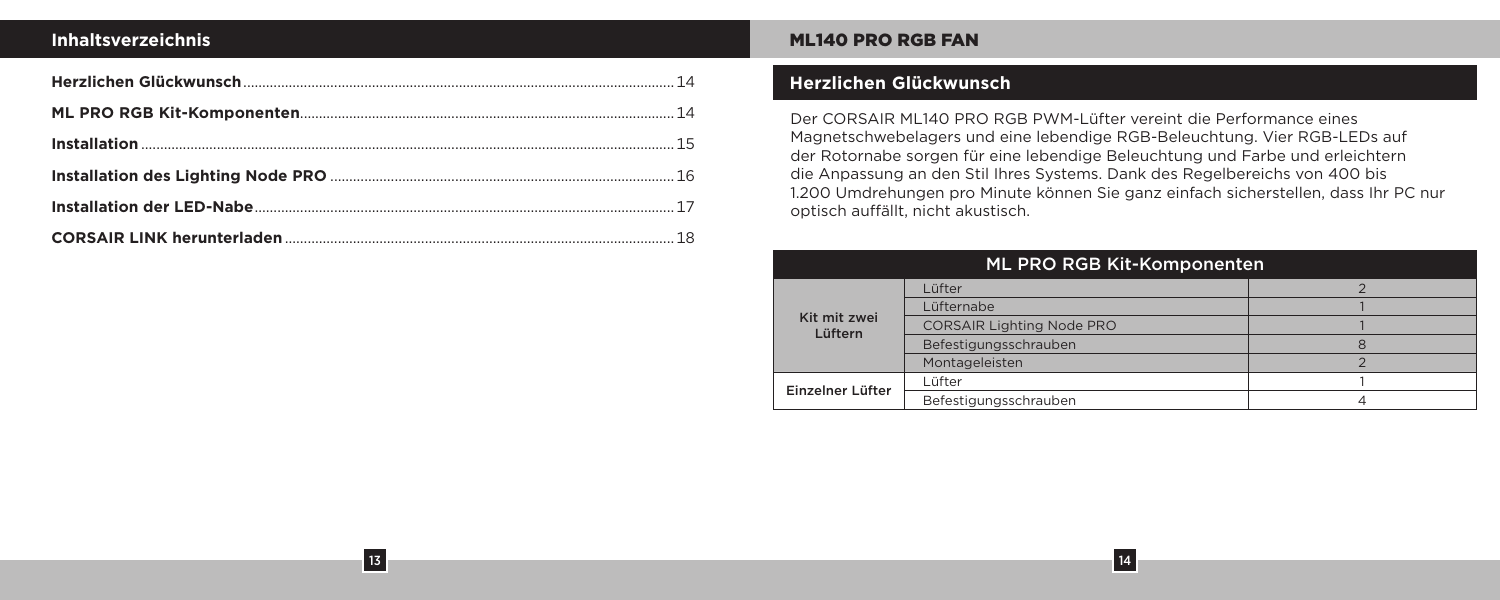## **>** Anschlusshinweise

- Schließen Sie die Lüfter in folgender sequenzieller Reihenfolge an: 1>2>3>4>5>6.
- Die Animationen beginnen mit Lüfter 1 und fahren anschließend bis Lüfter 6 fort.
- Jeder Lüfter, der nicht in der richtigen Reihenfolge angeschlossen ist, unterbricht die Kommunikation und damit das Funktionieren der RGB-LED-Beleuchtungsfunktion.
- **>** Montieren Sie den/die Lüfter an der gewünschten Stelle im Gehäuse.
- **>** Suchen Sie eine geeignete Position für die RGB-LED-Nabe, sodass alle RGB-LED-Kabel der in Ihrem System installierten Lüfter bis zur Nabe reichen.
- Der CORSAIR Lighting Node PRO muss zur Steuerung der RGB-LED-Beleuchtung durch die CORSAIR LINK-Software ebenfalls an der RGB-LED-Nabe angeschlossen werden.

15

**>** Montieren Sie die RGB-LED-Nabe mithilfe der mitgelieferten Montageleisten.



# **Installation Installation des Lighting Node PRO**

- **>** Schalten Sie Ihren Computer aus, bevor Sie den Lighting Node PRO installieren.
- **>** Finden Sie eine Position für den Lighting Node PRO, von der aus die Kabel zu der RGB-LED-Nabe geführt werden können und an der Sie einfachen Zugang zu den Tasten haben.
- **>** Montieren Sie den Lighting Node PRO mithilfe der mitgelieferten Montageleisten.
- **>** Schließen Sie das Mini-USB-Kabel auf der Rückseite des Lighting Node PRO an und verbinden Sie das neunpolige Ende mit einem freien internen USB-2.0-Anschluss in Ihrem Computer.

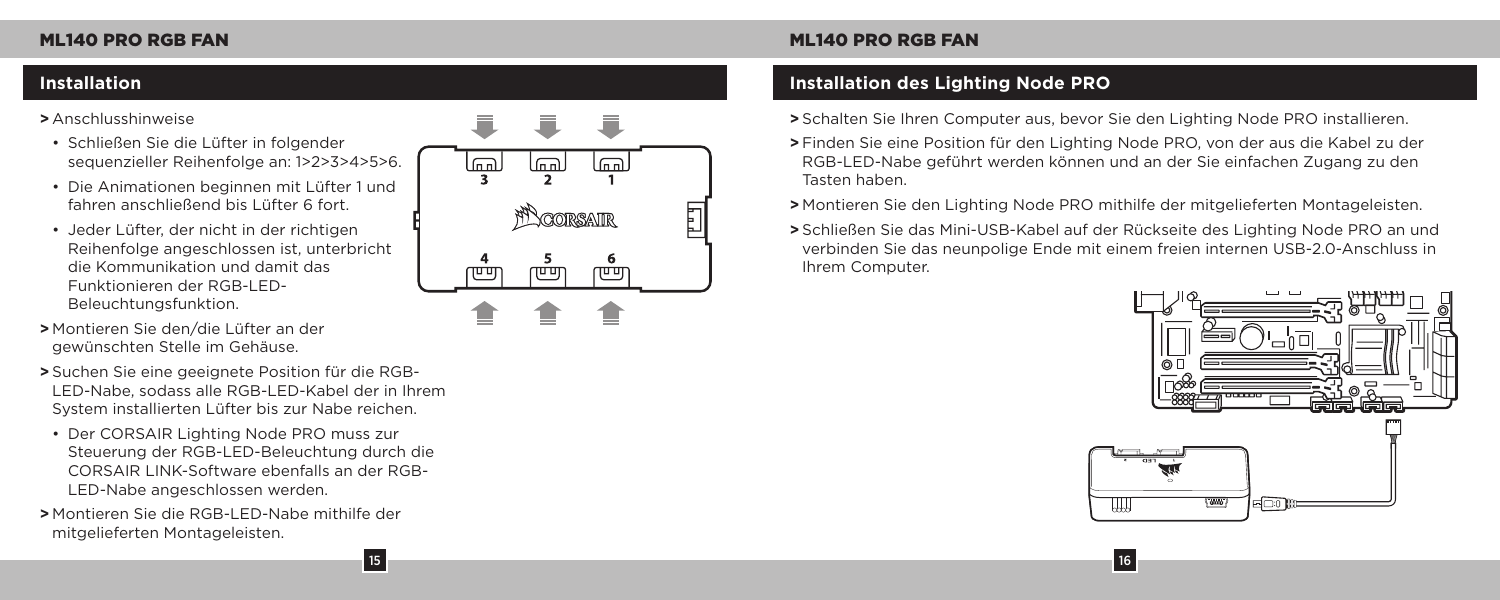- **>** Schließen Sie das RGB-LED-Kabel an einem verfügbaren LED-Anschluss des Lighting Node PRO an, um es mit der LED-Nabe zu verbinden.
- **>** Schließen Sie das SATA-Netzkabel an einem freien SATA-Anschluss am Netzteil Ihres Computers an.



17

# **Installation der LED-Nabe CORSAIR LINK herunterladen**

**>** Laden Sie für ein umfassendes CORSAIR LINK-Erlebnis die aktuelle Version unserer CORSAIR LINK-Software unter **www.corsair.com/downloads herunter.**



**\*** Für den Download der Software ist eine Internetverbindung erforderlich CORSAIR LINK ist für die Beleuchtungssteuerung erforderlich.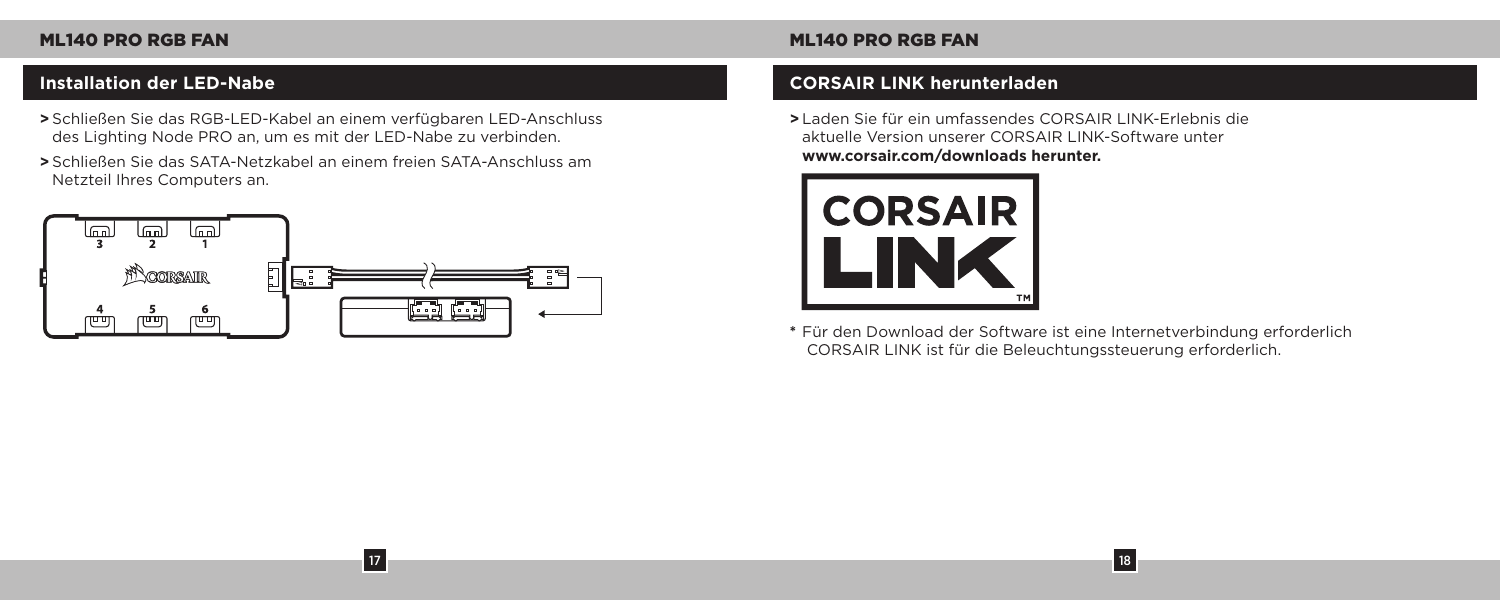# **Índice**

19

# ML140 PRO RGB FAN

# **Enhorabuena**

El ventilador CORSAIR ML140 PRO RGB PWM combina el rendimiento de un rodamiento de levitación magnética con iluminación brillante RGB. Los cuatro LED RGB montados en el condensador proyectan una ráfaga intensa de luz y color. Así le será más fácil combinar el estilo de su sistema. Además, gracias a un abanico de control de entre 400 y 1200 rpm, su ordenador no pasará desapercibido, pero sin hacer ruido.

| Contenido del kit ML PRO RGB |                                  |  |
|------------------------------|----------------------------------|--|
| Kit de dos<br>ventiladores   | Ventiladores                     |  |
|                              | Concentrador de ventilador       |  |
|                              | <b>CORSAIR Lighting Node PRO</b> |  |
|                              | Tornillos de montaie             |  |
|                              | Tiras de montaje                 |  |
| Ventilador<br>individual     | Ventiladores                     |  |
|                              | Tornillos de montaje             |  |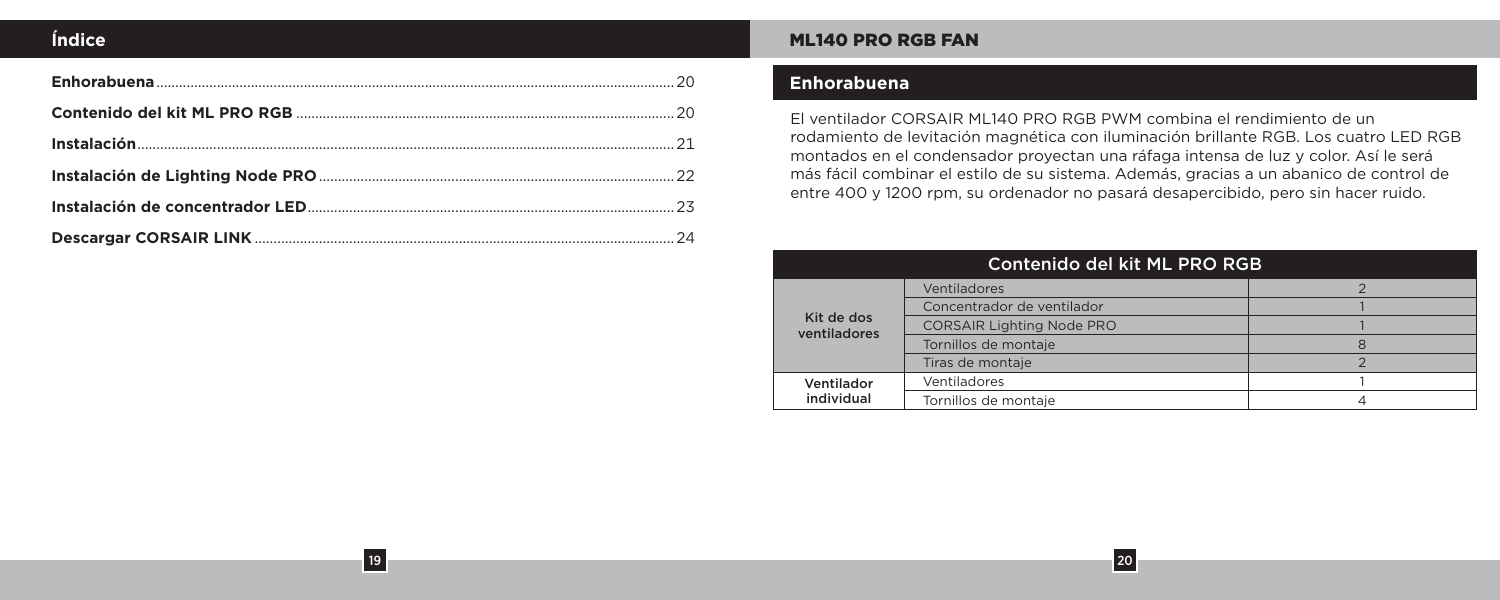## **>** Notas sobre conexiones

- Conecte los ventiladores en orden secuencial desde  $1 > 2 > 3 > 4 > 5 > 6$ .
- Las animaciones comienzan con el ventilador 1 y continúan hasta el ventilador 6.
- Si un ventilador no está conectado en serie, interrumpirá la comunicación y la función de iluminación LED RGB no funcionará.
- **>** Monte los ventiladores en la ubicación elegida del chasis.
- **>** Encuentre una ubicación para el concentrador LED RGB que permita la conexión de todos los cables LED RGB de los ventiladores instalados en su sistema.
- CORSAIR Lighting Node PRO también deberá enchufarse al concentrador LED RGB para poder controlar la iluminación LED RGB mediante el software CORSAIR LINK.
- **>** Monte el concentrador LED RGB con las tiras de montaje proporcionadas.

21



# **Instalación Instalación de Lighting Node PRO**

**>** Apague el sistema antes de instalar el Lighting Node PRO.

**>** Encuentre una ubicación para el Lighting Node PRO que permita que el cable llegue al concentrador LED RGB y le ofrezca un acceso sencillo a los botones.

**>** Monte el Lighting Node PRO con la tira de montaje proporcionada.

**>** Enchufe el cable mini USB en la parte trasera del Lighting Node PRO y luego enchufe el extremo de 9 clavijas en un cabezal USB 2.0 interno disponible del sistema.

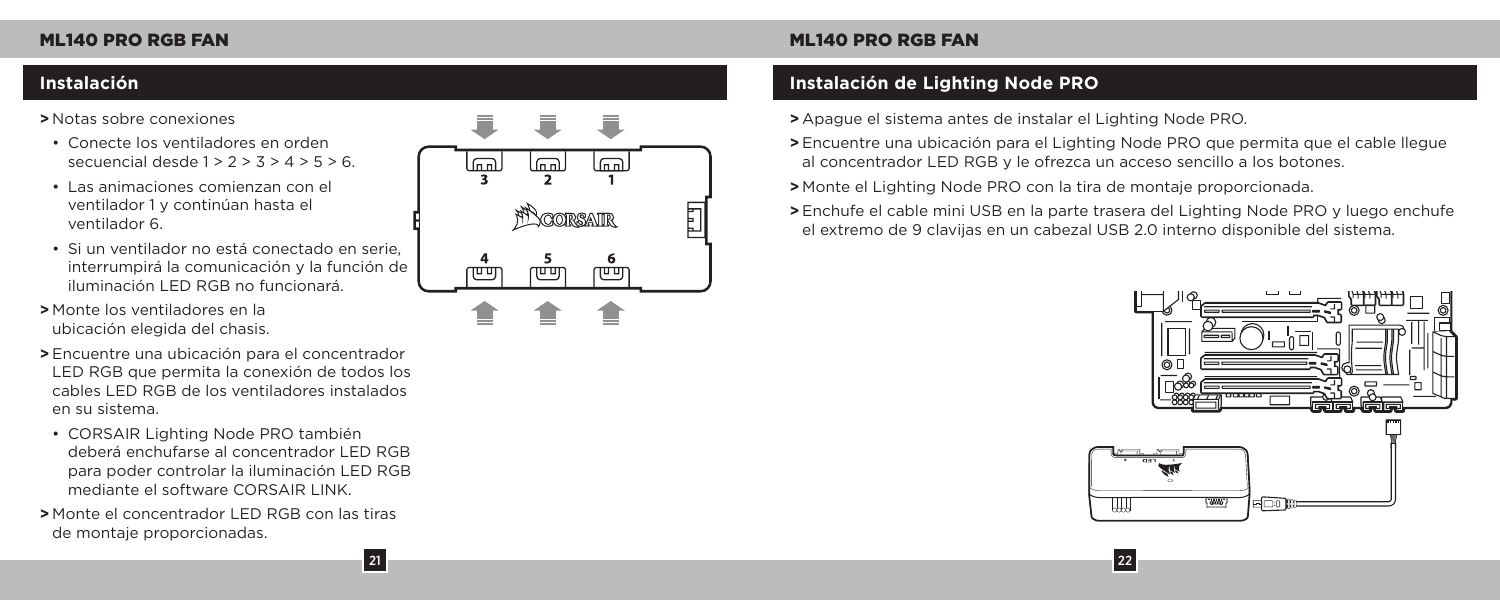# **Instalación de concentrador LED Descargar CORSAIR LINK**

- **>** Enchufe el cable LED RGB en un cabezal LED disponible del Lighting Node PRO para conectar el concentrador LED
- **>** Conecte el conector de alimentación SATA a cualquier conector SATA disponible de la fuente de alimentación del sistema



23

# ML140 PRO RGB FAN ML140 PRO RGB FAN

**>** Para disfrutar plenamente de la experiencia CORSAIR LINK, descargue el software CORSAIR LINK más reciente en **www.corsair.com/downloads**



**\*** Se requiere una conexión a Internet para la descarga del software. CORSAIR LINK es necesario para el control de iluminación.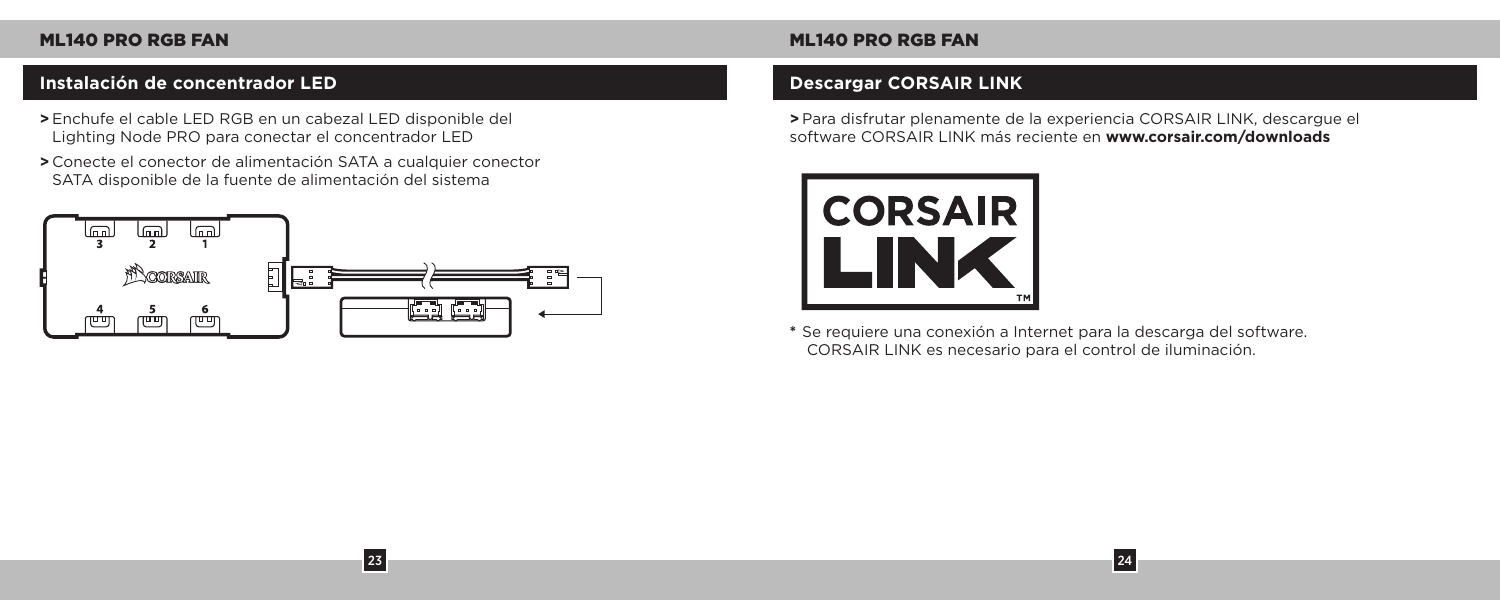## **Оглавление**

25

# ML140 PRO RGB FAN

# **Поздравляем**

ШИМ-вентилятор CORSAIR ML140 PRO RGB сочетает в себе производительность магнитного подшипника и яркую RGB-подсветку. Четыре встроенных в каркас RGB-светодиода излучают яркий цветной свет, благодаря чему вы сможете с легкостью обеспечить его соответствие стилю вашей системы, а благодаря диапазону регулировки от 400 до 1200 об/мин можно быть уверенным в том, что ваш компьютер виден, но не слышен.

| Содержимое комплекта ML PRO RGB  |                                  |  |
|----------------------------------|----------------------------------|--|
|                                  | Вентиляторы                      |  |
|                                  | Концентратор вентилятора         |  |
| Комплект из двух<br>вентиляторов | <b>CORSAIR Lighting Node PRO</b> |  |
|                                  | Крепежные винты                  |  |
|                                  | Монтажные планки                 |  |
| Один вентилятор                  | Вентиляторы                      |  |
|                                  | Крепежные винты                  |  |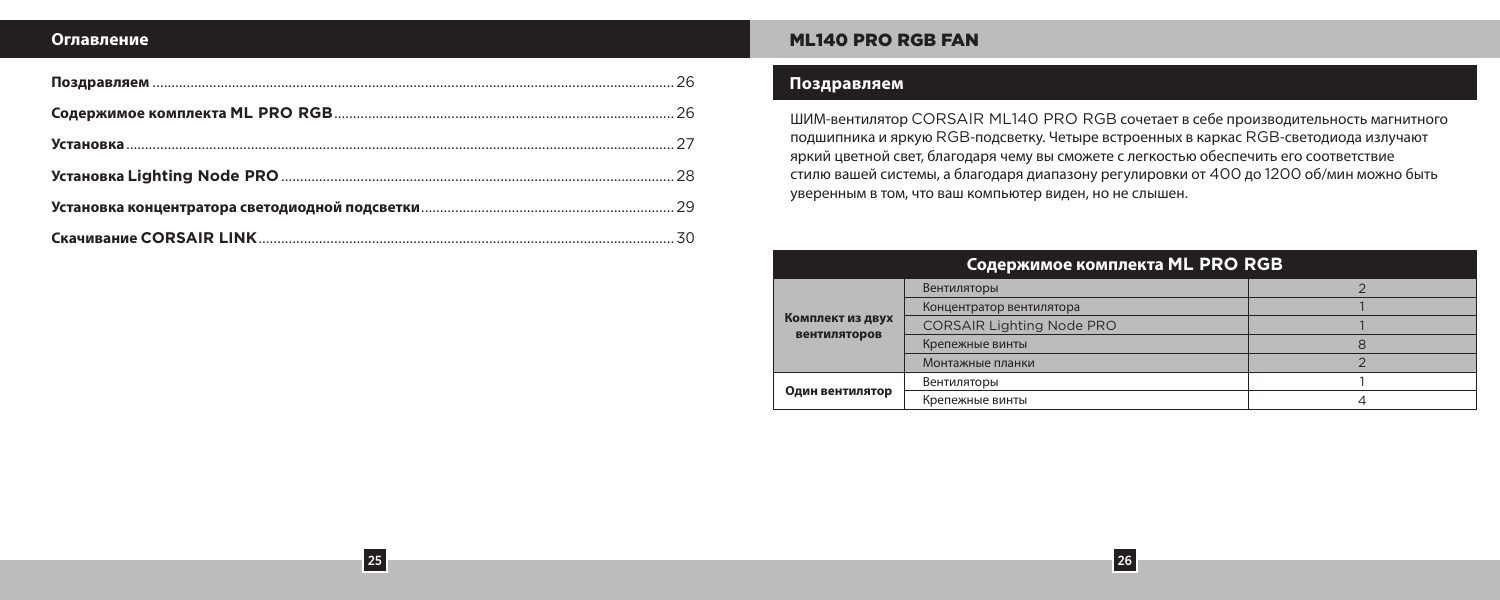## **>** Примечания по подключению

- Подключите вентиляторы последовательно в таком порядке: 1 > 2 > 3 > 4 > 5 > 6.
- Анимации активируются в порядке с первого по шестой вентилятор.
- Если один из вентиляторов не подключен последовательно, произойдет размыкание соединения и функция светодиодной подсветки RGB работать не будет.
- **>** Установите вентиляторы внутри корпуса в выбранном месте.
- **>** Место для установки концентратора светодиодной подсветки RGB следует выбирать таким образом, чтобы длины кабелей светодиодной подсветки RGB всех вентиляторов системы хватило для подключения к нему.
- Для управления светодиодной подсветкой RGB с помощью программного обеспечения CORSAIR LINK контроллер CORSAIR Lighting Node PRO также необходимо подключить к концентратору светодиодной подсветки RGB.

**27** 

**>** Установите концентратор светодиодной подсветки RGB с помощью монтажных планок из комплекта.



# **Установка Установка Lighting Node PRO**

- **>** Перед установкой Lighting Node PRO отключите ПК.
- **>** Расположите контроллер Lighting Node PRO таким образом, чтобы можно было подвести кабель к концентратору светодиодной подсветки RGB и обеспечить свободный доступ к кнопкам.
- **>** Закрепите Lighting Node PRO с помощью монтажной планки из комплекта.
- **>** Вставьте штекер Mini USB в разъем на задней панели Lighting Node PRO, потом вставьте 9-контактный штекер в разъем USB 2.0 на ПК.

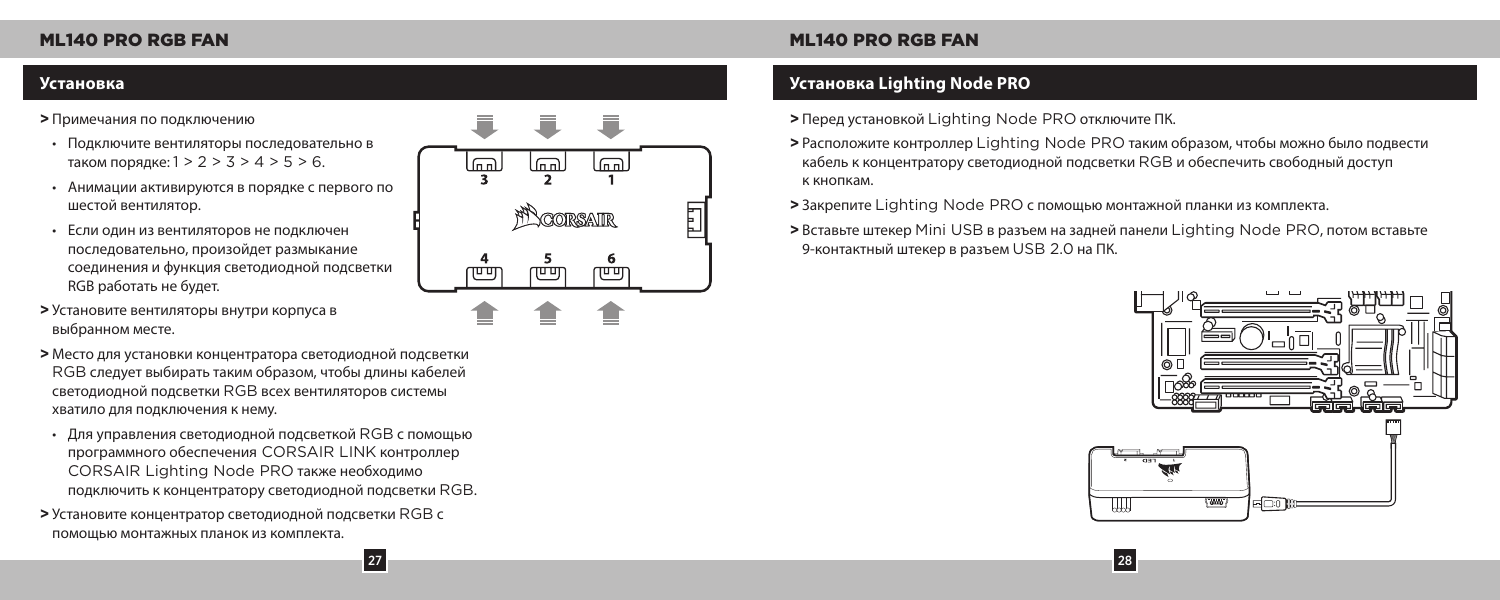# **Установка концентратора светодиодной подсветки Скачивание CORSAIR LINK**

- **>** Подсоедините кабель концентратора светодиодной подсветки RGB к свободному разъему с пометкой LED на Lighting Node PRO для подключения концентратора светодиодной подсветки.
- **>** Подсоедините разъем питания SATA к любому свободному разъему SATA блока питания ПК.

29



**>** Чтобы в полной мере воспользоваться возможностями CORSAIR LINK, скачайте последнюю версию программного обеспечения CORSAIR LINK с веб-страницы **www.corsair.com/downloads**



\* Для скачивания программного обеспечения требуется интернет-соединение. Для управления подсветкой требуется программное обеспечение CORSAIR LINK.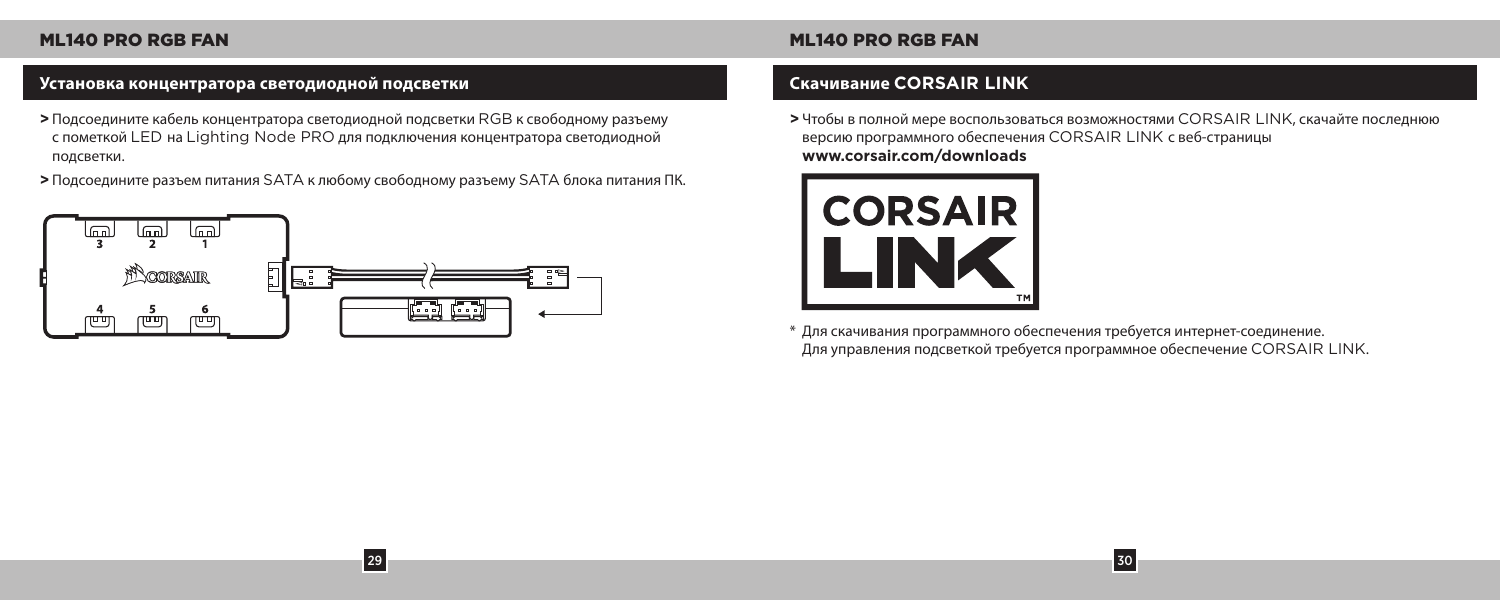$\begin{array}{|c|c|}\hline 31\hline \end{array}$ 

# **ML140 PRO RGB FAN**

# 恭喜

美商海盗船 ML140 PRO RGB PWM 风扇既有磁悬浮轴承的高性能, 也有 RGB 灯光的生动色彩。 四个安装在集线器上的 RGB LED 灯散发出富有冲击力的生动光线和色彩,更能轻松匹配您的系统 风格。400 RPM 到 1,200 RPM 的转速控制范围, 让您可以看到 PC 发出的光线而噪音全无。

| ML PRO RGB 配套内容 |                                  |  |
|-----------------|----------------------------------|--|
| 两个风扇组           | 风扇                               |  |
|                 | 风扇集线器                            |  |
|                 | <b>CORSAIR Lighting Node PRO</b> |  |
|                 | 安装螺丝                             |  |
|                 | 安装条                              |  |
| 单个风扇            | 风扇                               |  |
|                 | 安装螺丝                             |  |

 $\boxed{32}$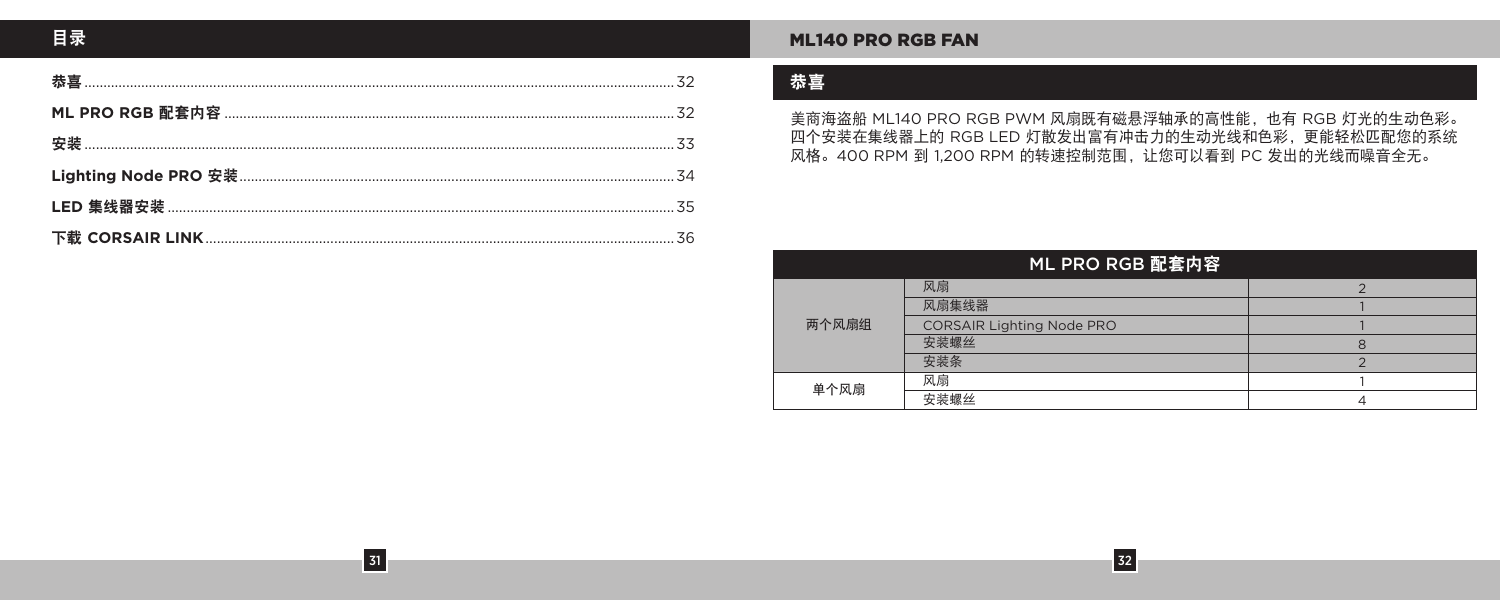- **>** 连接注意事项
	- •风扇连接顺序为 1 > 2 > 3 > 4 > 5 > 6。
	- •动画会以风扇 1 开始并继续进行到风扇 6。

•未依序连接的风扇会中断通信, 而 RGB LED 照明功能将无法作用。

- **>** 将风扇安装到您在机箱中选择的位置。
- **>** 找出一个可让 RGB LED 集线器连接安装在系统 中的所有风扇 RGB LED 电缆且容易触及集线器 的位置。
- •CORSAIR Lighting Node PRO 也需要插入 RGB LED 集线器, 让 CORSAIR LINK 软件 控制 RGB LED 照明。

33

**>** 使用随附的安装条安装 RGB LED 集线器。



# ML140 PRO RGB FAN ML140 PRO RGB FAN

# 安装 **Lighting Node PRO** 安装

- **>** 安装 Lighting Node PRO 前先关闭您的系统。
- **>** 为 Lighting Node PRO 找出一个位置, 使得电缆能接到 RGB LED 集线器,并让您容易使用按钮。
- **>** 使用随附的安装条安装 Lighting Node PRO。
- **>** 将迷你 USB 电缆插入 Lighting Node PRO 背面, 然后将 9 引脚端插入系统可用的内部 USB 2.0 接头。